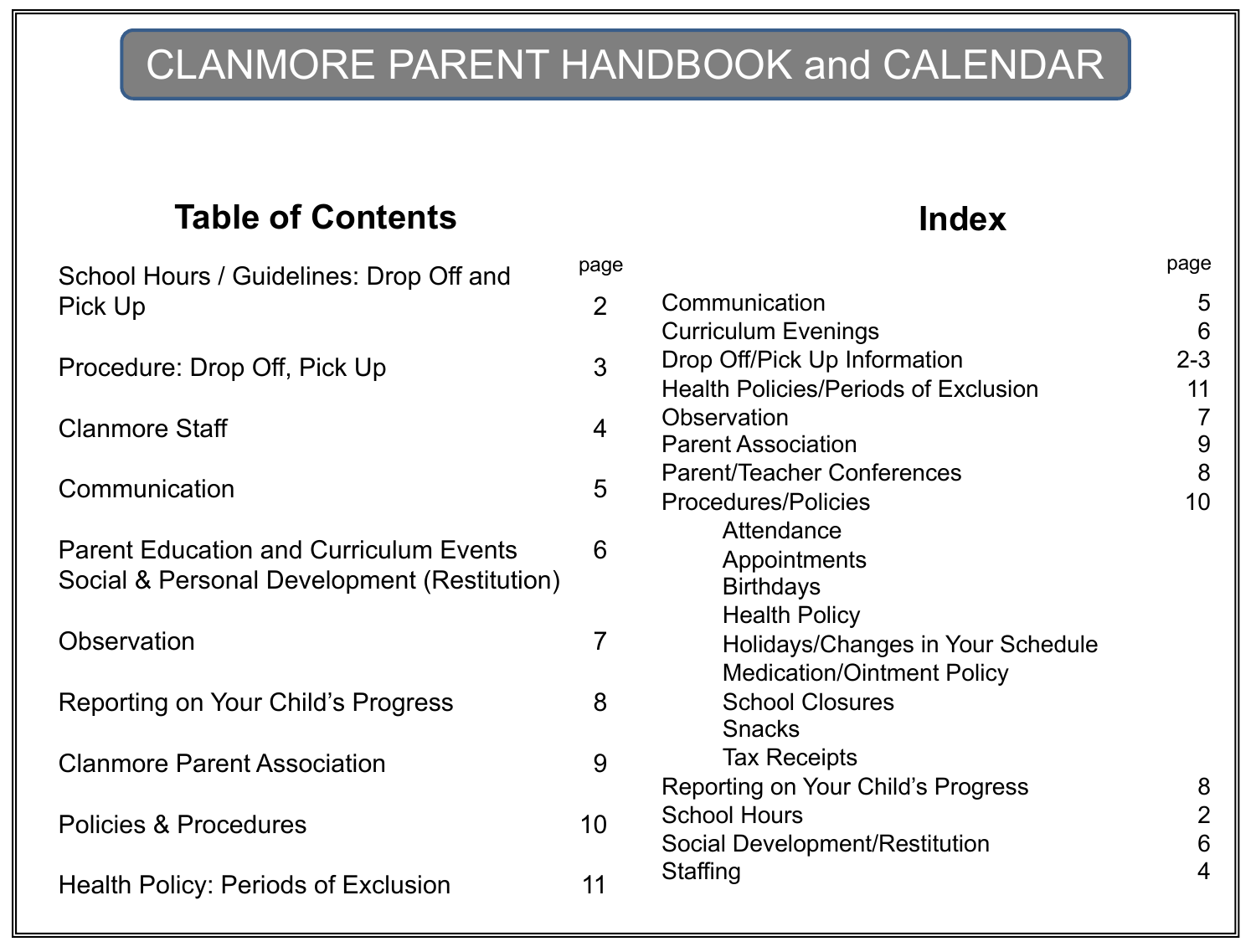## School Hours

| Half Day (Toddler, Casa)                                                                      | arrival 8:30am / dismissal 11:30am (Toddler)<br>dismissal 11:45am (Casa)                                     |  |
|-----------------------------------------------------------------------------------------------|--------------------------------------------------------------------------------------------------------------|--|
| <b>School Day (Toddler, Casa)</b>                                                             | arrival 8:30am / dismissal 3:30pm                                                                            |  |
| <b>School Day (Elementary)</b>                                                                | arrival 8:30am / dismissal 3:45pm                                                                            |  |
| <b>School Day (Middle School)</b>                                                             | arrival 8:15am / dismissal 4:00pm                                                                            |  |
|                                                                                               | (8am-8:30am and 4pm-4:30pm Middle School Personal Fitness<br>4pm-5pm Middle School Unsupervised Quiet Study) |  |
| <b>Extended Day/Partial Extended Day</b><br>(Toddler, Casa, Elementary)                       | arrival 7:30am (onwards)<br>dismissal (until) 5:30pm                                                         |  |
| Occasional Before and After School Care is subject to availability.                           |                                                                                                              |  |
| After School Co-curricular Programming is offered. Registration is on a per program<br>basis. |                                                                                                              |  |

## Guidelines: Drop Off and Pick Up

- Using our "kiss and ride" system, please pull into the parallel parking lane adjacent to the sidewalk, and pull forward as the cars move up through the line. Please ensure that your child remains buckled in until your car has come to a full stop.
- § At dismissal, it is important that you **stay in your car and your children will be brought to you.** We cannot dismiss children to parents who have left their cars unattended in these spaces to walk up, as this creates traffic flow and safety issues.
- If you choose to park and walk your child up to the school, please hold his/her hand while walking near motor vehicles. Use the parking spots available along the wooden fence, or park in the Town of Oakville parking lot just north of Clanmore off Armiger Lane.
- Please wait for a staff member to greet your child, never leaving him/her unattended. If you arrive late, please enter through the reception doors and a staff member will escort your child directly to his/her classroom.
- Middle school students may let themselves in to the school. Upon arrival, they must report directly to their teacher/s.
- Ensure that persons picking up your child are authorized by you to do so on the school pick-up consent form on Hubbli or via written note or email.
- For appointments, please pick up prior to 11:15am or 3:15pm to avoid parking lot traffic.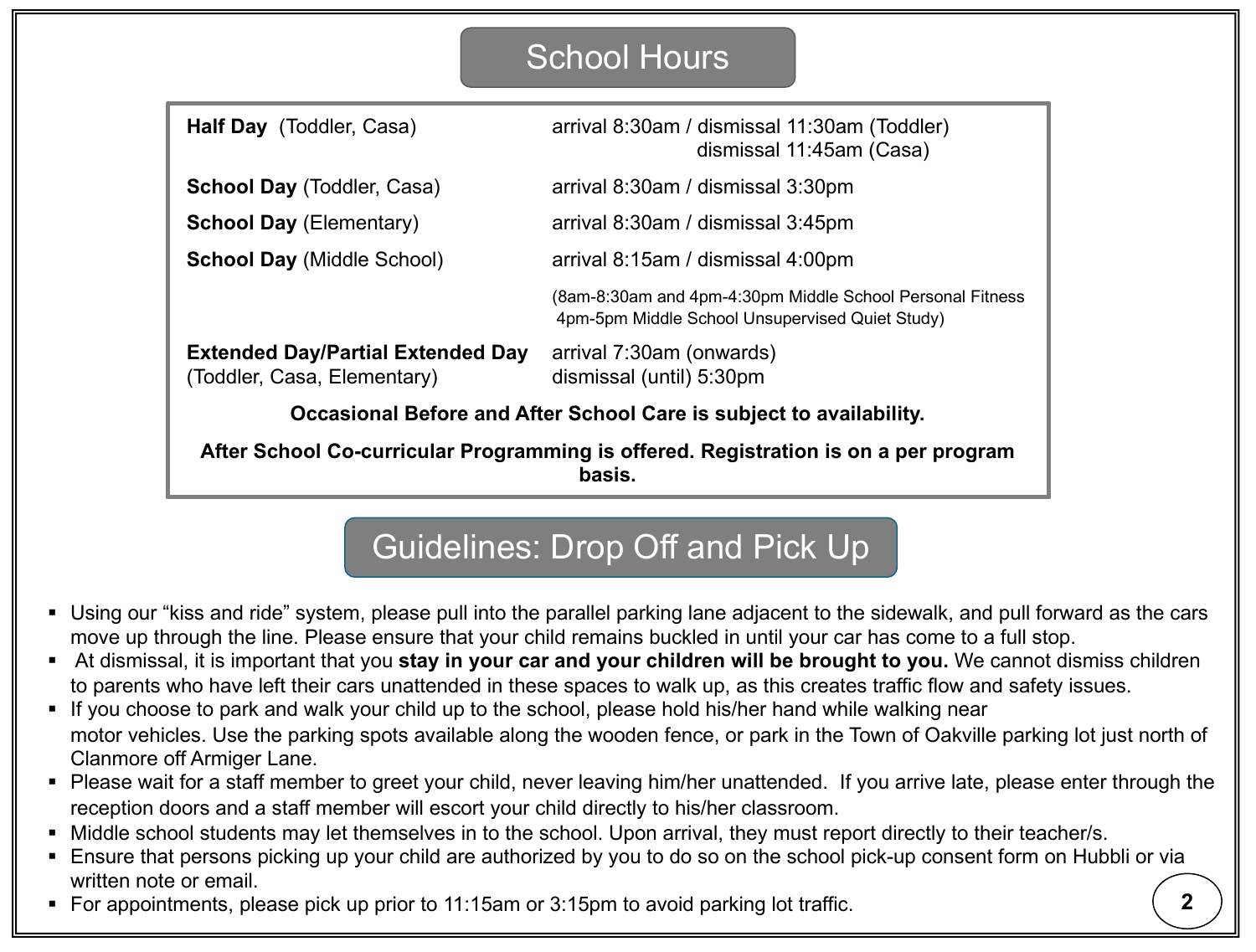# Drop Off

Enter Armiger Lane, east of the school, off Lakeshore Road and drive to the end of the lane. Turn left on to the school property.

Teachers will greet the children at the cars and escort them into the building.

**NEW** Toddler students enter through door 6 Casa North students enter through door Casa East and Casa West students enter through door **3** Lower and Upper Elementary students enter through door s Middle School students enter through door 2 Middle School students may let themselves into the school. Upon arrival though they must report directly to their teacher/s.

If you wish to enter the building with your child, please park your car in one of the school parking spaces, or in the parking lot north of the school, and escort your child by hand to the door where he/she would normally enter.



In fair weather, pick up for toddler students will be at their drop off location. For all other students, pick up will be at the entrance to the playground, 4 with the exception of Middle School students who are dismissed independently at 4pm. In inclement weather, pick up will be at your child's designated drop off area. Please remain in your cars and the teachers will escort the children to you. Once again, if you need to come in, please park appropriately. Note: For appointments etc., we ask that you please pick up prior to 11:15am or 3:15pm to avoid parking lot traffic.



If at times other than pick up or drop off you wish to enter the school, please use our main entrance.  $\overline{5}$  Similarly, if you arrive at a time when the door through which your child would normally enter is locked, please use the school's main entrance and check in with the person on reception.

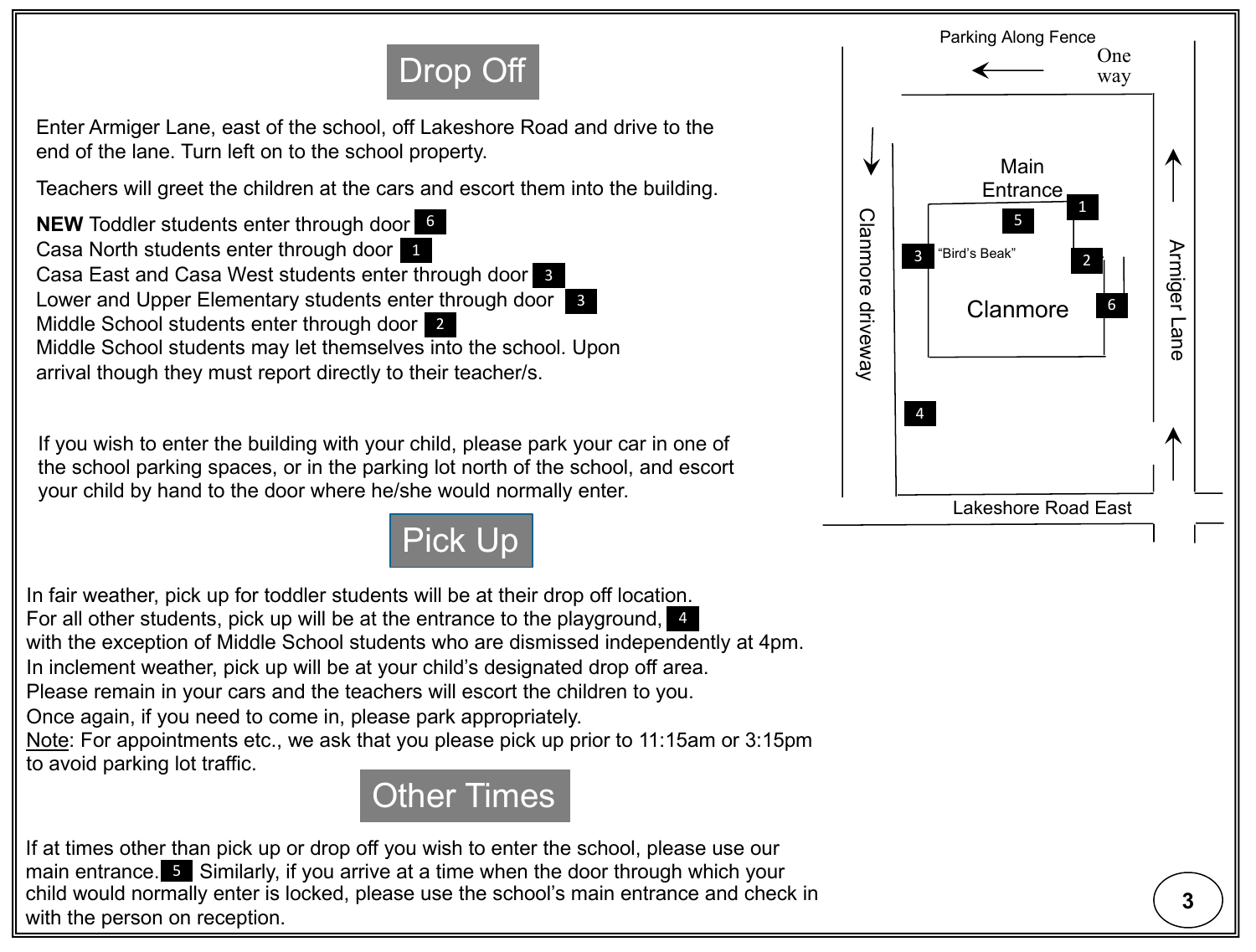## Clanmore Montessori School Staff

Toddler Program Support Angela Patient

Casa Program Support Beatriz Narvaez

Lower Elementary Staff **Communist Communist Communist Communist Communist Communist Communist Communist Communist Communist Communist Communist Communist Communist Communist Communist Communist Communist Communist Communis** 

Upper Elementary Staff Renée Osterback

Assistant Teacher **Lucy Salas** 

Middle School Staff Kristina Wright

Middle School Adjunct Staff Daniel Manly

Toddler Staff Anna Ossott Hillary Casalinuovo Cosima Loranger

Casa Staff Casa Carrie Caldarone Charlene Roberts Kim Valicek Teresa McLean Michelle Robin Leila Sairally Hailey Marwick Veronika Overton

> Tarunya Gouthaman Lavanya Suresh

> > Marianne Bedore Daniel Manly Gayle Barrow

Kate Barrack

#### **School Owners**

Grace Kidney Cathy Sustronk

**Admissions Co-ordinator** Elaine Delsnyder

**Communication Co-ordinator** Anne Mercer

**Facility, Policy and Finance Co-ordinator** Leslie Austin

**Extended Day, Co-curricular and Summer Programming Co-ordinator** Teresa McLean

**Educational Consultant** Azza Daba

**Event Co-ordinator and Administration** Veronika Overton

**Kitchen and Lunch Program Coordinators** Wendy McCrae and Bev Galway

**Specialty Staff** Elaine Kerr-Morgan – Art Anna Lafarge & Beatriz Narvaez – French Cosima Loranger & Whitney Henderson – Music Jason Rybak – Phys. Ed. Veronika Overton **4**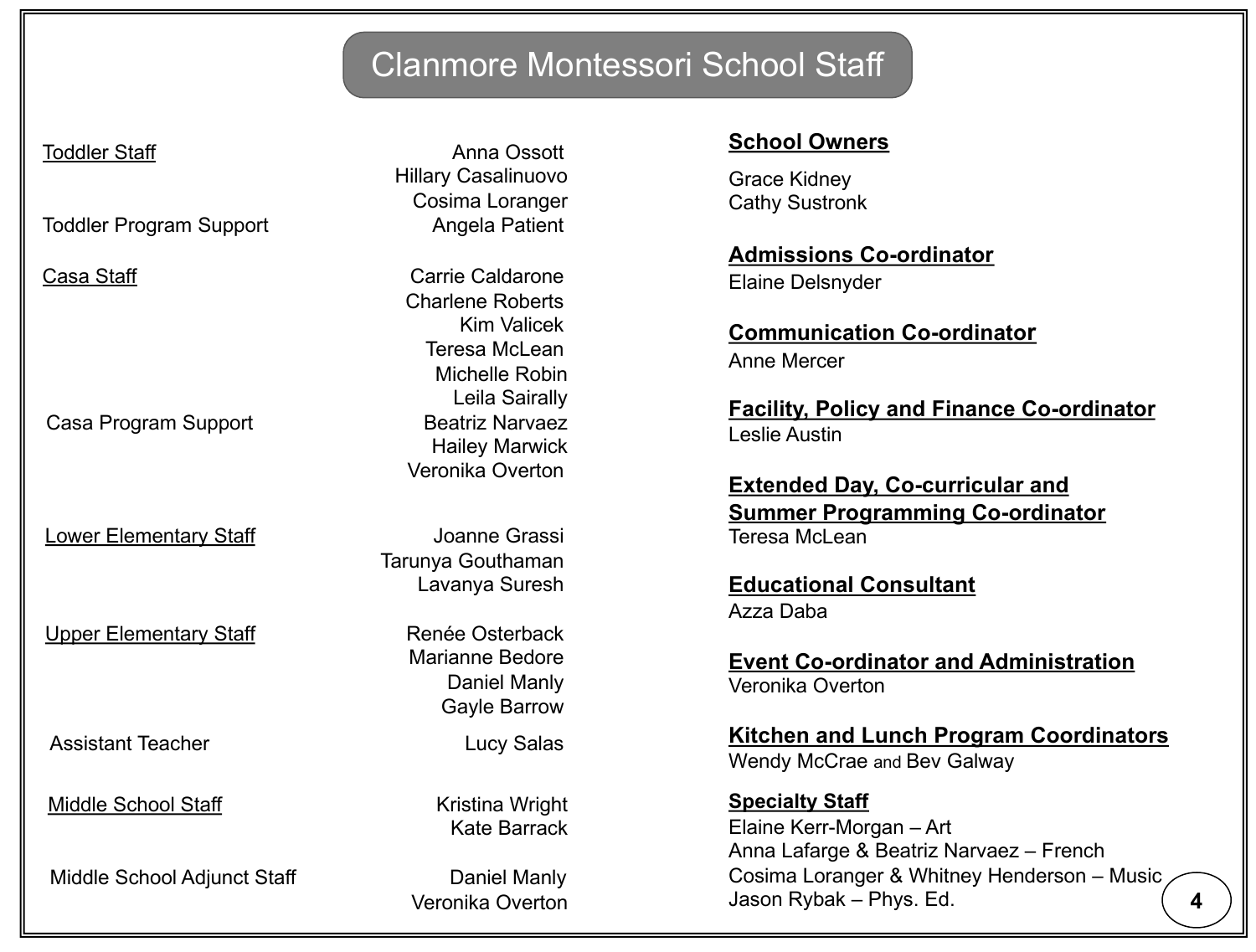## **Communication**

At Clanmore we know that communication between the school and our families is vital as we all work together for the success of your children and their school.

If you have a comment, question or any information to pass along, we offer you the following options:

- Written notes
- § Telephone messages: (905) 337-8283
- Emails: [teachers@clanmore.ca](mailto:teachers@clanmore.ca)

Please be aware that it is a Clanmore policy that we will not discuss a child via email. Feel free to send us an email or written note requesting a meeting or telephone call. Additionally, we ask that you avoid including sensitive information in your email communication (in this instance you are welcome to write us a note). We want to maintain respect and protect the children at all times.

■ In Person Meeting. We are happy to schedule meetings upon request.

#### **To keep in touch with what is happening at Clanmore we invite you to**:

- Observe in any of our classrooms
- § Volunteer as your schedule permits
- Check the website calendar frequently (You can access any month of the calendar through the top menu bar at [www.clanmore.ca](http://www.clanmore.ca) or, better yet, you can have the electronic calendar shared with you directly.)
- Visit our blog (There is a link on our website.)
- Visit us, follow us, join us on Facebook, Twitter, and Instagram.
- Make a note of the information and dates in the email correspondence we send out.
- Attend as many of our curriculum and social functions as you are able.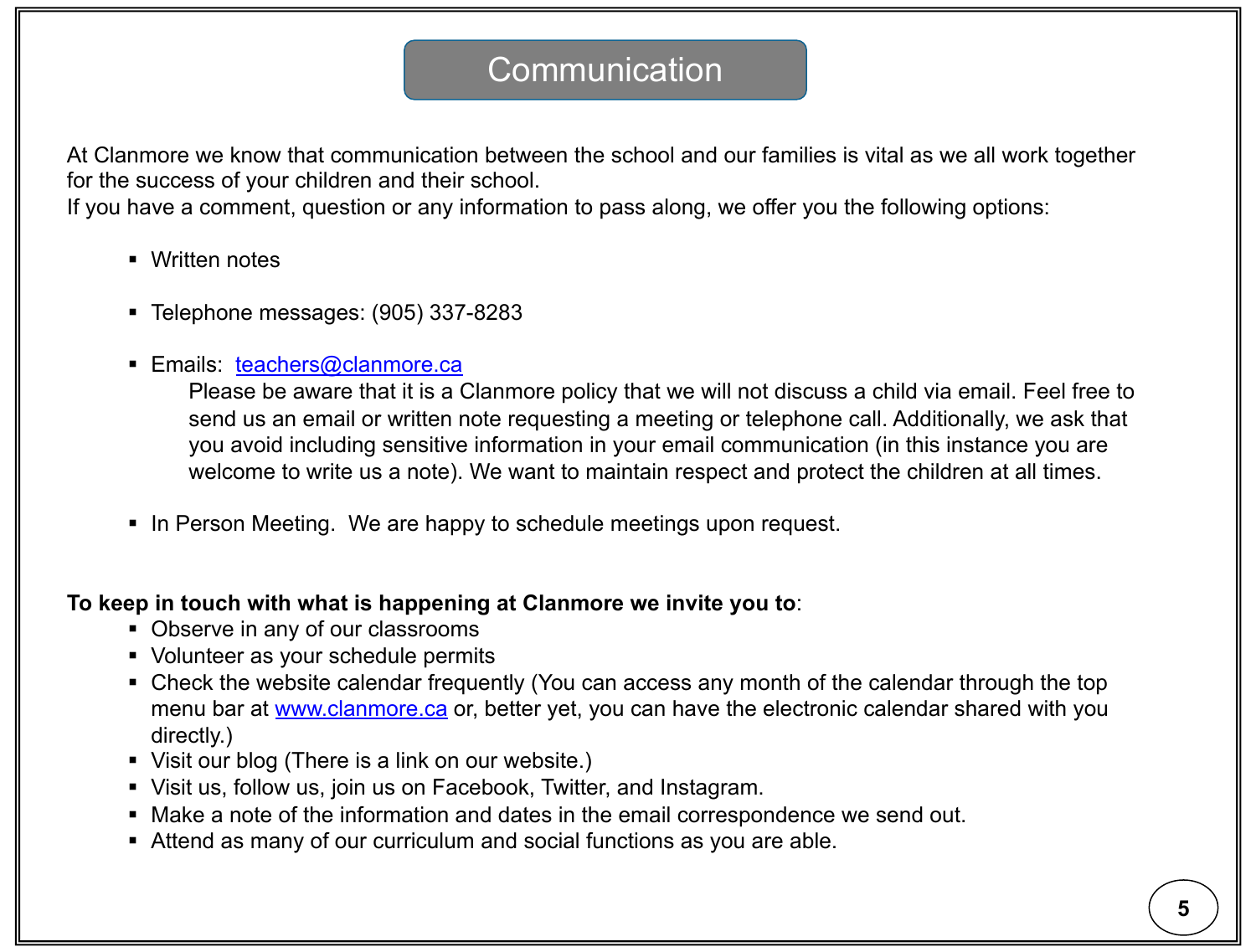## Parent Information and Curriculum **Events**

These events are for you to learn more about Montessori education, child development and what you can do at home to best support your child. We are often told that the children are not very forthcoming in their descriptions of their days; these events, therefore, will afford you a glimpse into the world we share with your children each day. In addition, they are also a wonderful time to connect with your child's teachers and other parents, as well as providing an opportunity for you have your questions answered and gain new insights.

Your attendance at parent information and curriculum events is vital. We hope to see you there.



## Restitution – Social and Personal Development at Clanmore

**Restitution**: creating the conditions where a child can fix his/her mistakes and return to the group strengthened.

#### **Elementary and Middle School**

Using the ideas of Diane Gossen on Restitution, at Clanmore we work to meet our needs of belonging, power, fun and freedom in an environment which endorses both our beliefs as well as the intrinsic motivation of each person. At Clanmore the children believe that we attend school to work and learn, to help ourselves and one another, to love and be loved, to be in an atmosphere of truth and respect and to be safe. Our ultimate goal is peace for all. Discussions and activities centre around these beliefs and are, of necessity, age appropriate and always aimed at offering independence and strengthening the individual within the community.

#### **Casa Children**

The Casa children are introduced to the ideas of the restitution theory in a very concrete way. They are guided with care through social difficulties, and are encouraged to begin using the problem-solving strategies which we model and role-play with them.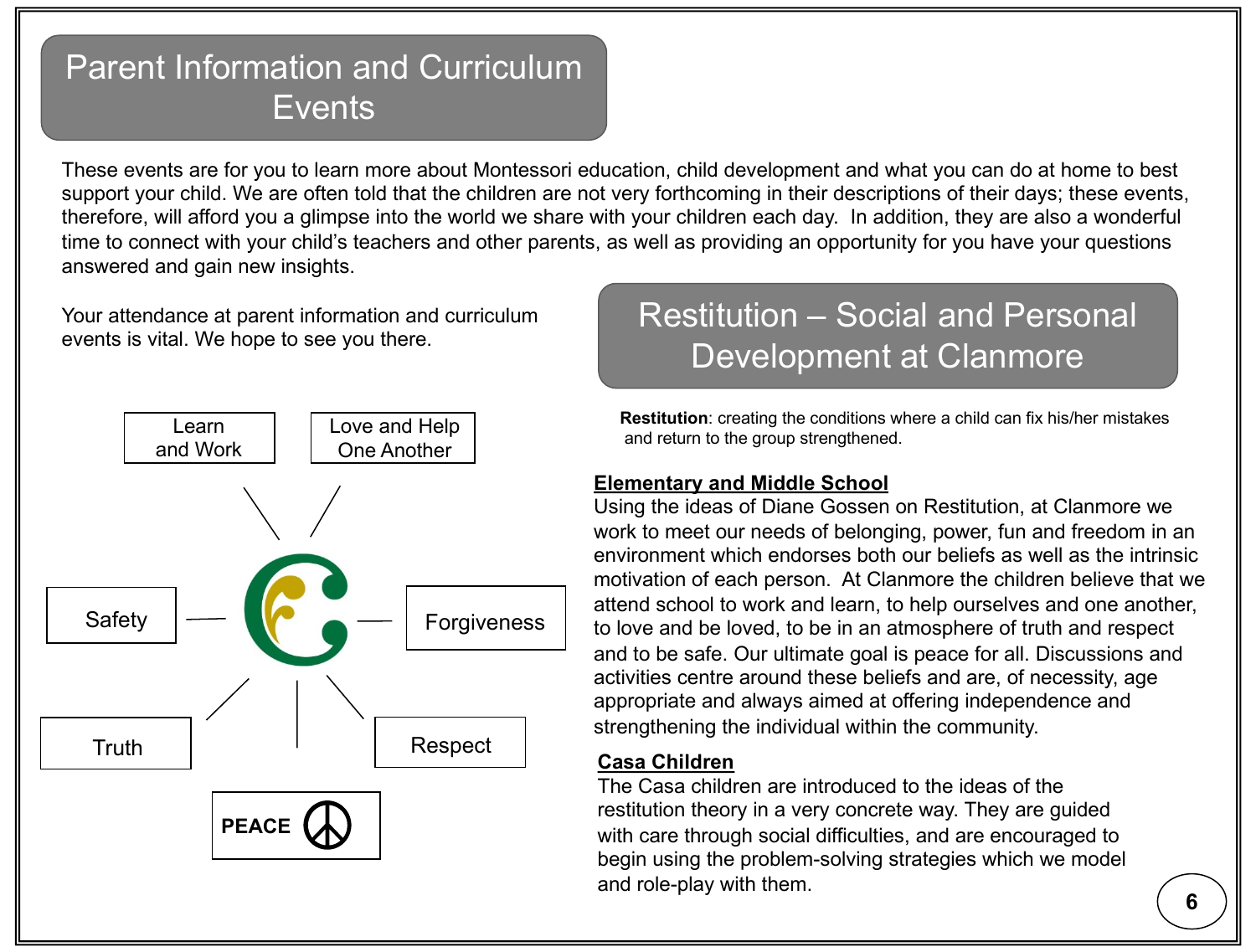## Observation at Clanmore

#### Toddler / Casa New York 1999 Elementary

After November 1<sup>st</sup>, parents are invited to spend time in their child's classroom (or any other classroom), observing the environment, the teachers, the children and the systems and ways of the community. We provide an adult sized chair and a clipboard & pen, should you wish to take notes. If you have any questions about what you see, we are pleased to follow up with a telephone call at your request.

To book a 20 minute observation appointment, please call, send an email or handwritten note to the attention of your child's teachers. They will do their very best to meet your scheduling needs, as well as the needs of the children in the classroom. Please note classroom observations close at the end of May.

Each year, we have two unique opportunities for our Elementary Parents.

**• Beginning in November, we encourage you to book a** "guided observation" during which a teacher will sit with you and guide you in your observation. Please call, send a handwritten note or email to book. Please note guided observations close at the end of May.

§ During the year we will also invite you to Student-led Classroom Demonstrations, as well as Portfolio Meetings for the Upper Elementary students. The demonstrations are an opportunity for the children to model for you a typical "day at Clanmore". They are an opportunity to observe your own child as well as all the others actively involved in their learning while they demonstrate various exercises.

#### Middle School

All Clanmore parents are welcome to observe the Middle School at any time throughout the year. Please contact the Middle School core teachers to book an observation appointment and lunch visit.

In additional to an annual Parent-Teacher conference, twice a year Middle School parents are invited to join their children and their teachers in Student-led Conferences.

Middle School parents are always welcome to attend Middle School events and student presentations held ( throughout the year.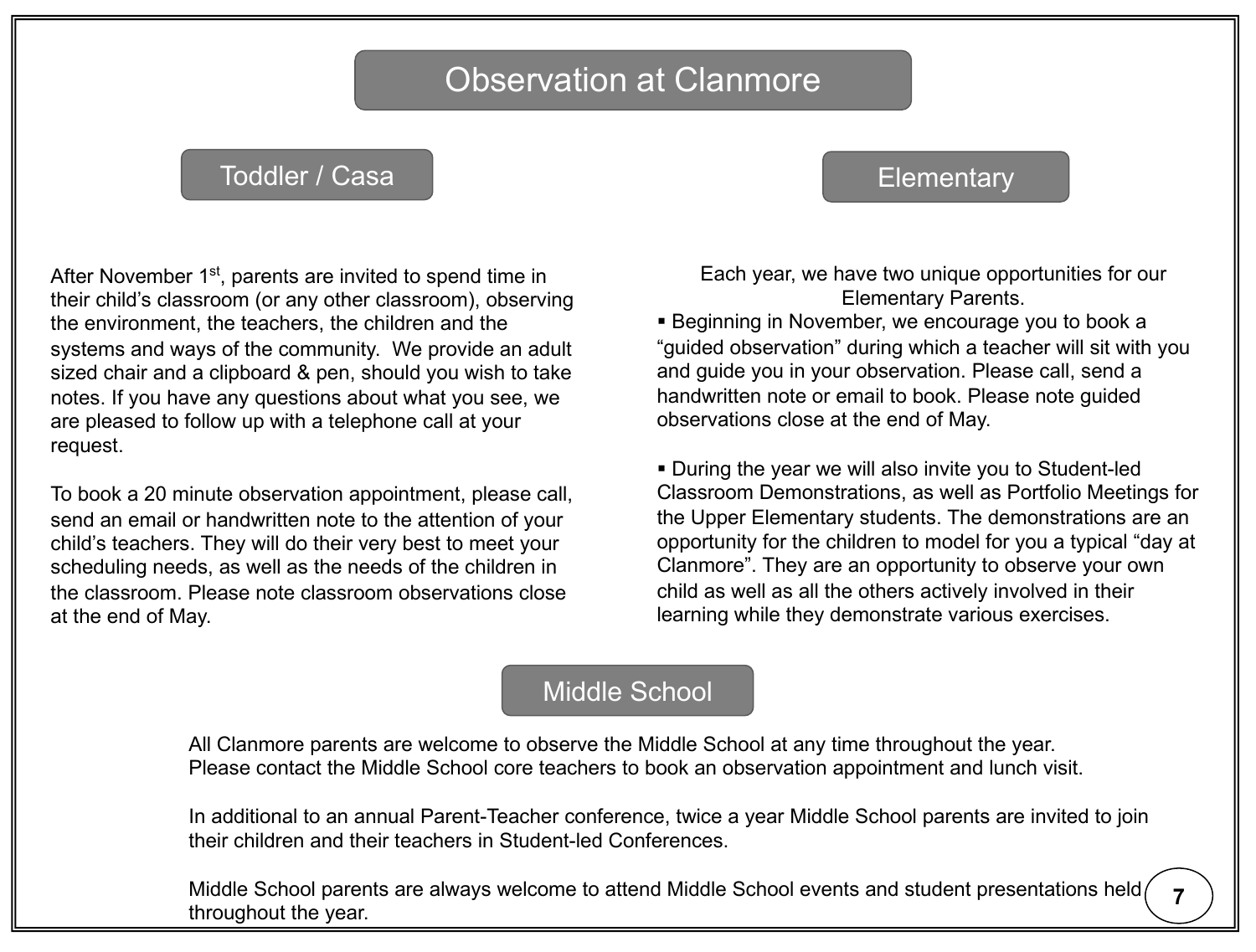## Reporting On Your Child's Progress

### Parent / Teacher Conferences

Parent/Teacher conferences are held in the 1<sup>st</sup> and 3<sup>rd</sup> terms for all children at the Preschool and Elementary levels. Middle school conferences, some of which are student-led, are held in all three terms. Conferences are an essential component of the communication between you and the school, as they allow for an opportunity to discuss your child in detail. Here are some questions to consider to ensure that you make the most of this time:

Have you observed in your child's classroom this year?

Have you reviewed information gathered at curriculum events?

Have you prepared a list of questions?

Have you requested an observation in a class at the next level, if your child is ready to move on?

Have you ensured availability for all parent/teacher conference times as set out in the Clanmore calendar?

### Written Reports

Written reports are prepared for Elementary and Middle School students. Reports are prepared at the end of Term 1 for Middle School students, and at the end of Term 3 for both Elementary and Middle School students.

### By Request

In addition to scheduled conferences, parents are welcome to request a phone call or meeting during the school year to discuss their child's progress. Similarly, teachers may request an extraordinary Parent-Teacher meeting to discuss your child's progress.

### Your Child's Work

A vast amount of information about your child's activities and progress can be gleaned from the examples of their work which the children bring home. The Elementary children also keep work journals and the Upper Elementary children host portfolio meetings in which they share samples of their work with parents, in effect, parent/child conferences.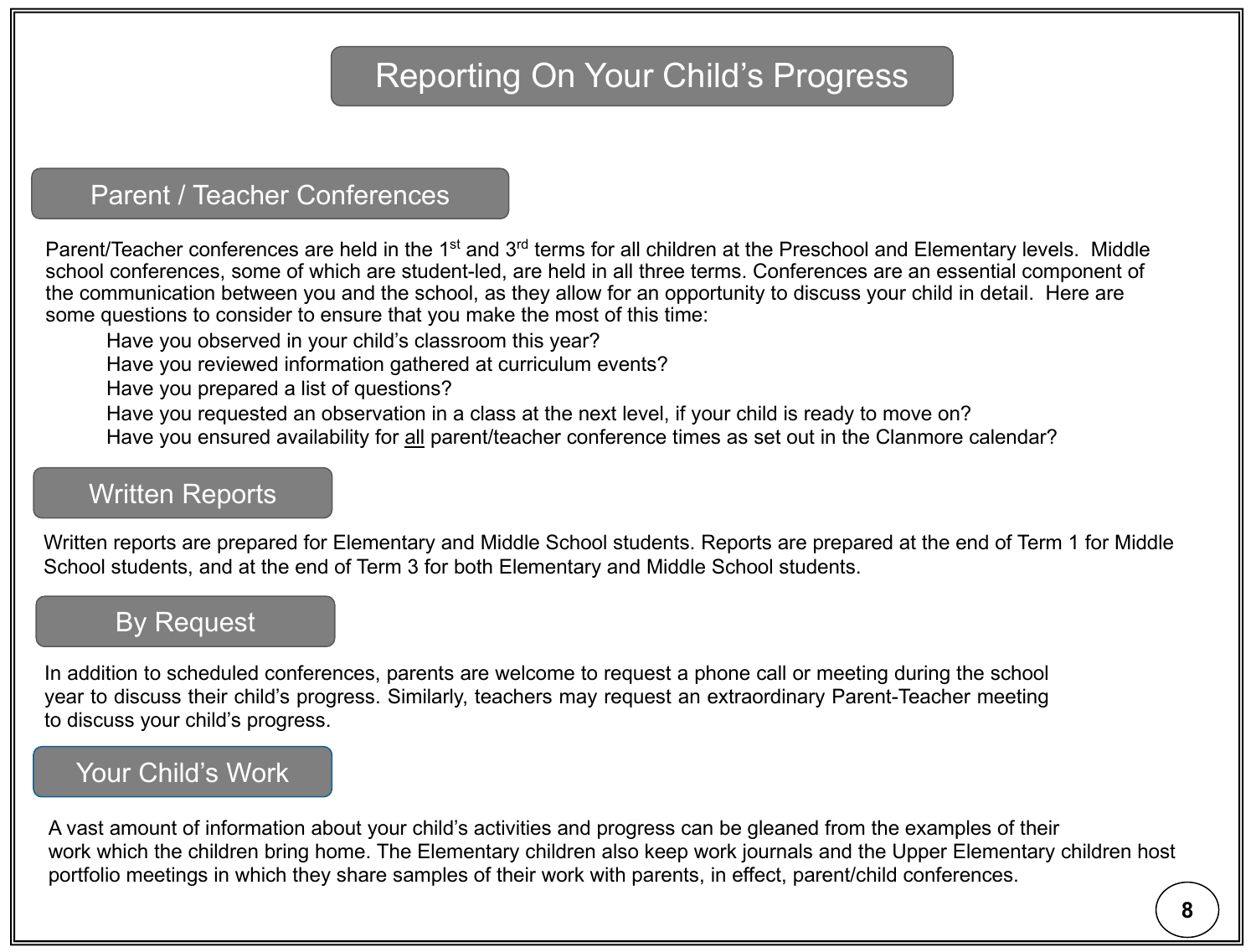## Clanmore Parent Association

**Clanmore Parent Association Mission Statement:**

**The Parent Community at Clanmore fosters the nurturing environment that supports the children, their teachers, the parents themselves and the school.**

Parental involvement at Clanmore is an integral part of the Clanmore experience. From Pizza and Sub Day lunches and Listening to Reading, to story-telling, cooking, gardening and so much more, parents provide invaluable input to enrich programs – both academic and extra-curricular. The Parent Association is a forum where parents arrange activities to enhance the children's learning experience. It is a wonderful way to get to know the children and other parents. The Parent Association is an essential and treasured element of the Clanmore community.

All Clanmore parents are welcome to participate in any way.

Some of the Parent Association initiatives have included:

- o Gardening
- o Listening to Reading
- o Parent Fund Raising
- o Pumpkin Carving Family Event
- o Planning social events
- o Scholastic book sales
- o Pizza and Sub Days
- o Annual Family Skating Party

New ideas are always welcome! Come and join us. Contact [parents@clanmore.ca](mailto:parents@clanmore.ca) for more information.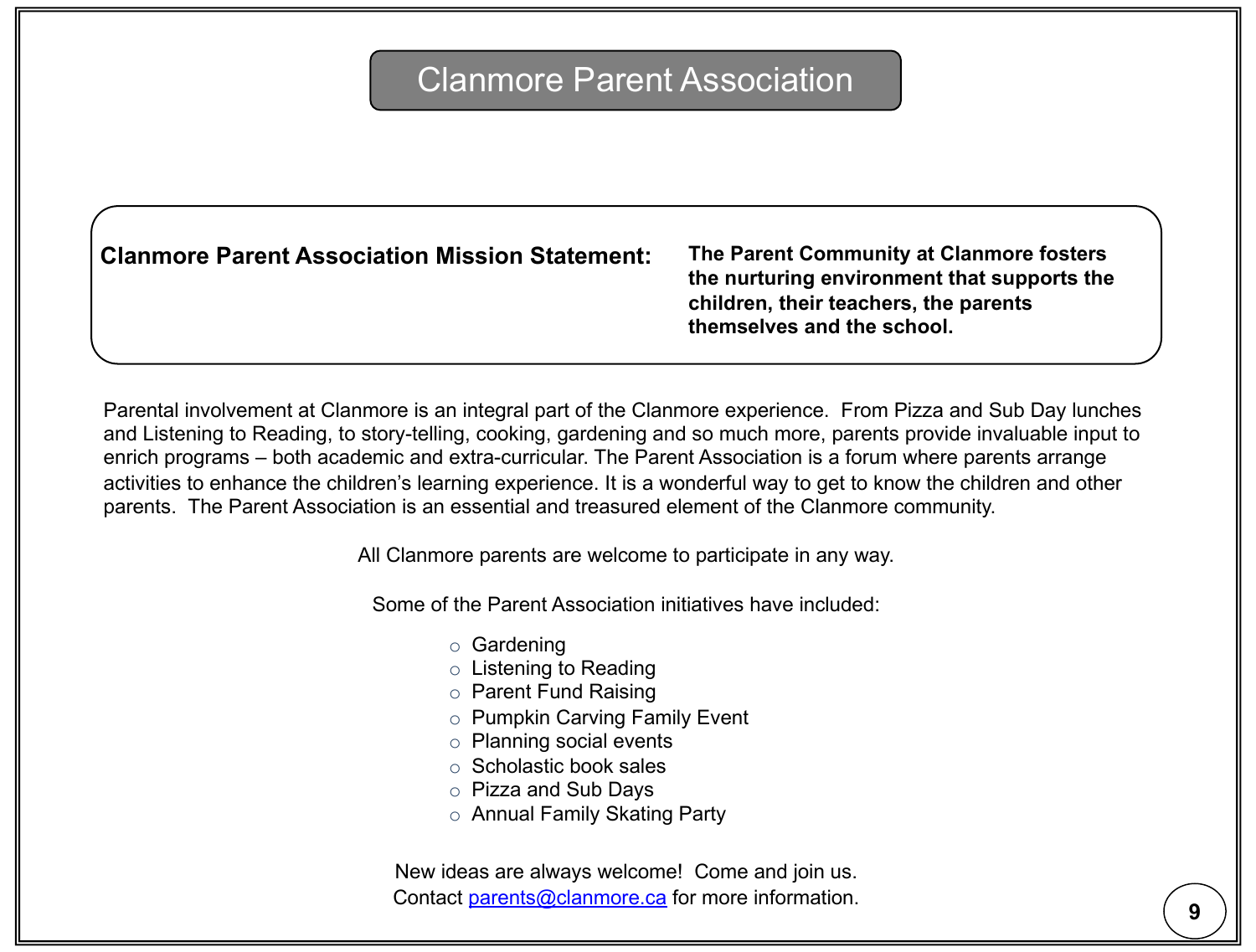## Policies and Procedures

**Attendance** If your child will be absent from school, please send an email to [teachers@clanmore.ca](mailto:teachers@clanmore.ca) or call **905-337-8283** and a message will be passed to his/her teachers. If the reason for absence is illness, please communicate the relevant symptoms.

If you arrive late deliver your child to reception. Middle school students may let themselves into the school. Upon arrival they must report directly to their teacher/s.

**Appointments** (medical, dental, hair etc.) Try to schedule your child's appointments outside of school hours. Children coming and going are a distraction to the other children, and make presentation scheduling very difficult for the teachers. Please pick up no later than 11:15am for morning appointments and no later than 3:15pm for afternoon appointments. This will avoid traffic congestion in the driveway.

**Medication/Ointment Policy** Generally we do not encourage medicine-taking at school, however if your child needs to take medication or apply any cream (including non-prescription lotions) during school hours, please request of your child's teacher the medication policy form. You must complete it prior to sending your child to school with medicine/ointment.

**Birthdays** Our birthday celebrations are casual class celebrations organized by your child's teacher/s. If you wish to send in a birthday snack, please keep it simple, healthy, and nut-free; birthdays are often celebrated before lunch. We kindly request that birthday party invitations be extended privately by parents. Please ask your child's teacher for a copy of the class list for email addresses and telephone numbers.

**Snacks** Snacks are provided by the school to tide the children over until lunch/the end of the day. They are not a replacement for breakfast or lunch.

**Holidays/Changes in Your Schedule** If you are planning a holiday without your child or changing your family routine, let us know so that we may best support your child at school.

**Tax Receipts** Tax receipt request forms are sent out annually in January and are issued by February 28th.

**School Closures** In the event of inclement weather, Clanmore will close if the Halton Schools are closed. For all closures, you will be notified by email.

**Health Policy** Please see periods of exclusion guidelines on the following page.